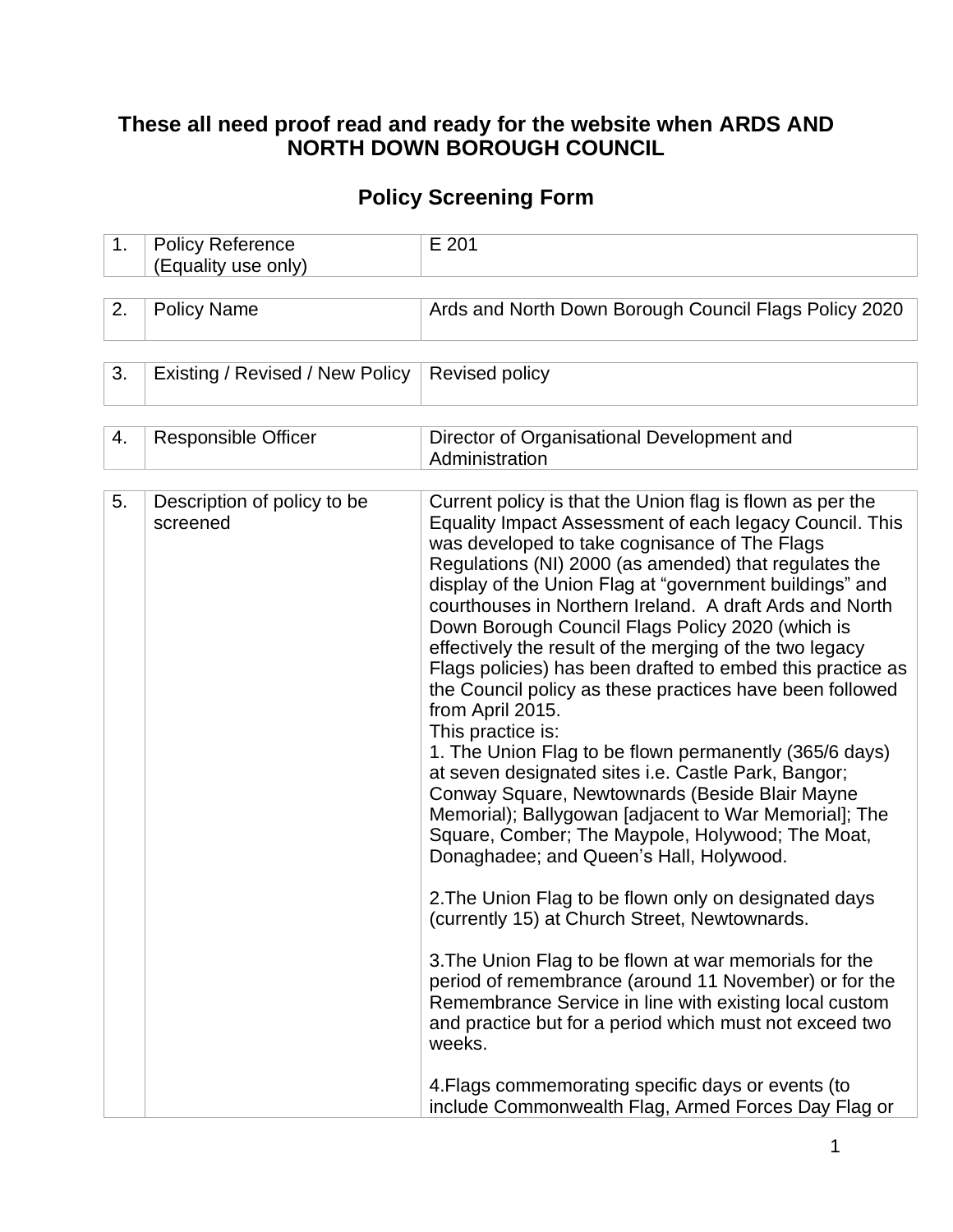|    |                                                                                                                                                                                                                                                                                           | these on a case by case basis).<br>intervals by Council staff                                                                                                                                                           | Red Ensign) to be flown at Castle Park, Bangor and<br>Conway Square, Newtownards. Additional flags may<br>also be considered that have a national significance at<br>one or both sites. (Council approval will be required for<br>Each flag to be maintained and serviced at regular                                                                                                                                                                                                                                                                                                                                                                                                                                                                                                                                                   |  |  |  |  |
|----|-------------------------------------------------------------------------------------------------------------------------------------------------------------------------------------------------------------------------------------------------------------------------------------------|-------------------------------------------------------------------------------------------------------------------------------------------------------------------------------------------------------------------------|----------------------------------------------------------------------------------------------------------------------------------------------------------------------------------------------------------------------------------------------------------------------------------------------------------------------------------------------------------------------------------------------------------------------------------------------------------------------------------------------------------------------------------------------------------------------------------------------------------------------------------------------------------------------------------------------------------------------------------------------------------------------------------------------------------------------------------------|--|--|--|--|
|    | Aims and<br>Expected Outcomes – what is<br>the Policy expected to<br>achieve?                                                                                                                                                                                                             | significance.                                                                                                                                                                                                           | The policy will provide clarity and enable decisions on the<br>flying of flags commemorating specific days or events (to<br>include Commonwealth Flag, Armed Forces Day Flag or<br>Red Ensign) on significant dates at Castle Park, Bangor<br>and Conway Square, Newtownards. It also provides for<br>additional flags to be considered to be flown at either or<br>both Castle Park, Bangor and Conway Square,<br>Newtownards where these flags have a national<br>It recognises the flying of the Union flag is a council<br>decision and it is not to be flown in a manner or at a time<br>that is inappropriate or not identified within the policy.<br>The policy identifies that the agreed practices of each<br>legacy council will be adhered to and describes how ad<br>hoc events and flying at half-mast are to be treated. |  |  |  |  |
| 6. | Section 75 categories which<br>might be expected to benefit<br>and how they may benefit.                                                                                                                                                                                                  | All Section 75 categories should benefit from the clarity of<br>this policy and the rationale for the decision taken in<br>relation to each location.                                                                   |                                                                                                                                                                                                                                                                                                                                                                                                                                                                                                                                                                                                                                                                                                                                                                                                                                        |  |  |  |  |
|    |                                                                                                                                                                                                                                                                                           |                                                                                                                                                                                                                         |                                                                                                                                                                                                                                                                                                                                                                                                                                                                                                                                                                                                                                                                                                                                                                                                                                        |  |  |  |  |
| 7. | Factors which could contribute<br>to / detract from the intended<br>aims / outcomes of the Policy<br>when being implemented                                                                                                                                                               | reporting procedure.                                                                                                                                                                                                    | If the policy is not adhered to by the Council and any<br>circumstances that require a decision outside the policy<br>are taken without cognisance of the policy and its                                                                                                                                                                                                                                                                                                                                                                                                                                                                                                                                                                                                                                                               |  |  |  |  |
|    |                                                                                                                                                                                                                                                                                           |                                                                                                                                                                                                                         |                                                                                                                                                                                                                                                                                                                                                                                                                                                                                                                                                                                                                                                                                                                                                                                                                                        |  |  |  |  |
| 8. | The main stakeholders on whom<br>the policy will impact. For example,<br><b>Employees, Potential Service</b><br><b>Users and Community Groups</b><br>Consider the internal and external<br>impacts (either actual or potential)<br>and comment, or list, information<br>where appropriate | The Council, Elected Members, employees,<br>community representatives, Department for<br>Communities, Royal British Legion, Statutory bodies,<br>Local Government, serving members and veterans of<br>the Armed Forces. |                                                                                                                                                                                                                                                                                                                                                                                                                                                                                                                                                                                                                                                                                                                                                                                                                                        |  |  |  |  |
|    |                                                                                                                                                                                                                                                                                           |                                                                                                                                                                                                                         |                                                                                                                                                                                                                                                                                                                                                                                                                                                                                                                                                                                                                                                                                                                                                                                                                                        |  |  |  |  |
| 9. | Please provide details of other policies which have a bearing on this one.<br>Policies:                                                                                                                                                                                                   |                                                                                                                                                                                                                         | Owned by:                                                                                                                                                                                                                                                                                                                                                                                                                                                                                                                                                                                                                                                                                                                                                                                                                              |  |  |  |  |
|    | EQIA on the Flying of Flags<br>EQIA on the Flying of the Union Flag                                                                                                                                                                                                                       |                                                                                                                                                                                                                         | Ards Borough Council<br>North Down                                                                                                                                                                                                                                                                                                                                                                                                                                                                                                                                                                                                                                                                                                                                                                                                     |  |  |  |  |

Borough Council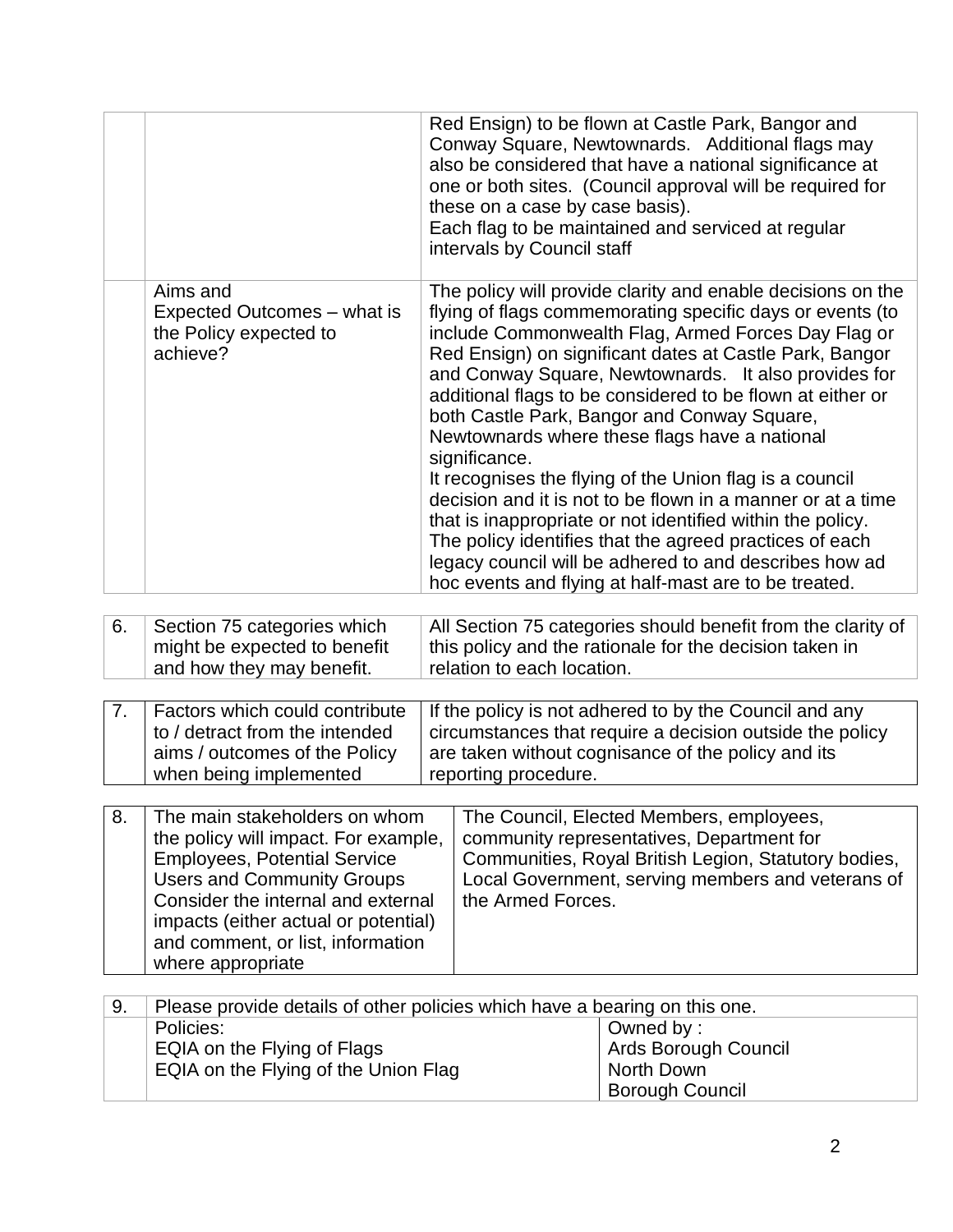| E 16 Good Relations Strategy and Action Plan<br>E 27 Lands and Property Policy<br>E 29 Freedom of the Borough Policy<br>E 35 Good Relations supported banners for the<br>period around 12th July 2015 in Holywood Town<br>Centre | Ards and North Down Borough<br>Council |
|----------------------------------------------------------------------------------------------------------------------------------------------------------------------------------------------------------------------------------|----------------------------------------|
| E 38 Dignity at Work Policy and Procedure                                                                                                                                                                                        |                                        |
| E 42 Battle of Britain event September 2015                                                                                                                                                                                      |                                        |
| E 54 206 (Ulster) Battery Royal Artillery - 300th                                                                                                                                                                                |                                        |
| Anniversary and 25th Anniversary of Conferral of<br>Freedom of the Borough                                                                                                                                                       |                                        |
| E 57 ANDBC Armed Forces Covenant                                                                                                                                                                                                 |                                        |
| E 70 Orange Order banners for identified areas of                                                                                                                                                                                |                                        |
| Bangor in July period                                                                                                                                                                                                            |                                        |
| E 79 Request from Seafarers UK to fly the Red                                                                                                                                                                                    |                                        |
| Ensign on 3 September 2016                                                                                                                                                                                                       |                                        |
| E 108 Flying of Additional Armed Forces Day Flag                                                                                                                                                                                 |                                        |
| on 24 June 2017, Armed Forces Day<br>E 112 N of M – memorial benches in towns and                                                                                                                                                |                                        |
| villages                                                                                                                                                                                                                         |                                        |
| E 113 Requests to Light Up Buildings - Policy                                                                                                                                                                                    |                                        |
| <b>Review</b>                                                                                                                                                                                                                    |                                        |
| E 125 Gun Salute at the Town Hall, Bangor                                                                                                                                                                                        |                                        |
| E 148 Gun Salutes at the Town Hall, Bangor                                                                                                                                                                                       |                                        |
| E 155 Ards and North Down Borough Council                                                                                                                                                                                        |                                        |
| <b>Veterans Event</b>                                                                                                                                                                                                            |                                        |
| E 191 Homecoming Parade - Royal Irish Regiment<br>- December 2019                                                                                                                                                                |                                        |
| E 196 Ards and North Down Borough Council                                                                                                                                                                                        |                                        |
| Corporate Plan 2020-2024                                                                                                                                                                                                         |                                        |

| 10. |                                   | Available evidence (quantitative and qualitative) considered as important to encourage                                                                                                                                                                                                                                                                                                                                                                                                                                              |           |          |                    |                  |             |  |  |
|-----|-----------------------------------|-------------------------------------------------------------------------------------------------------------------------------------------------------------------------------------------------------------------------------------------------------------------------------------------------------------------------------------------------------------------------------------------------------------------------------------------------------------------------------------------------------------------------------------|-----------|----------|--------------------|------------------|-------------|--|--|
|     |                                   | completion in relation to:                                                                                                                                                                                                                                                                                                                                                                                                                                                                                                          |           |          |                    |                  |             |  |  |
|     | <b>Religious</b><br><b>Belief</b> | <b>Summary:</b> The Northern Ireland Census 2011 (NISRA) statistics for the Borough<br>area showed that 75% are or have been brought up in Protestant and Other<br>Christian (including Christian related) religions. While this varied across the<br>borough from 17% in Portaferry ward to 87% in Carrowdore ward this does not<br>have any relation to this policy. These compared to 48% for Northern Ireland as a<br>whole.<br>See table below<br><b>Data: Religion or Religion Brought up in (Numbers with % in brackets)</b> |           |          |                    |                  |             |  |  |
|     |                                   |                                                                                                                                                                                                                                                                                                                                                                                                                                                                                                                                     | All usual | Catholic | Protestant   Other |                  | <b>None</b> |  |  |
|     |                                   |                                                                                                                                                                                                                                                                                                                                                                                                                                                                                                                                     | residents |          | and Other          | <b>Religions</b> |             |  |  |
|     |                                   |                                                                                                                                                                                                                                                                                                                                                                                                                                                                                                                                     |           |          | Christian          |                  |             |  |  |
|     |                                   |                                                                                                                                                                                                                                                                                                                                                                                                                                                                                                                                     |           |          | (including)        |                  |             |  |  |
|     |                                   |                                                                                                                                                                                                                                                                                                                                                                                                                                                                                                                                     |           |          | Christian          |                  |             |  |  |
|     |                                   |                                                                                                                                                                                                                                                                                                                                                                                                                                                                                                                                     |           |          | related)           |                  |             |  |  |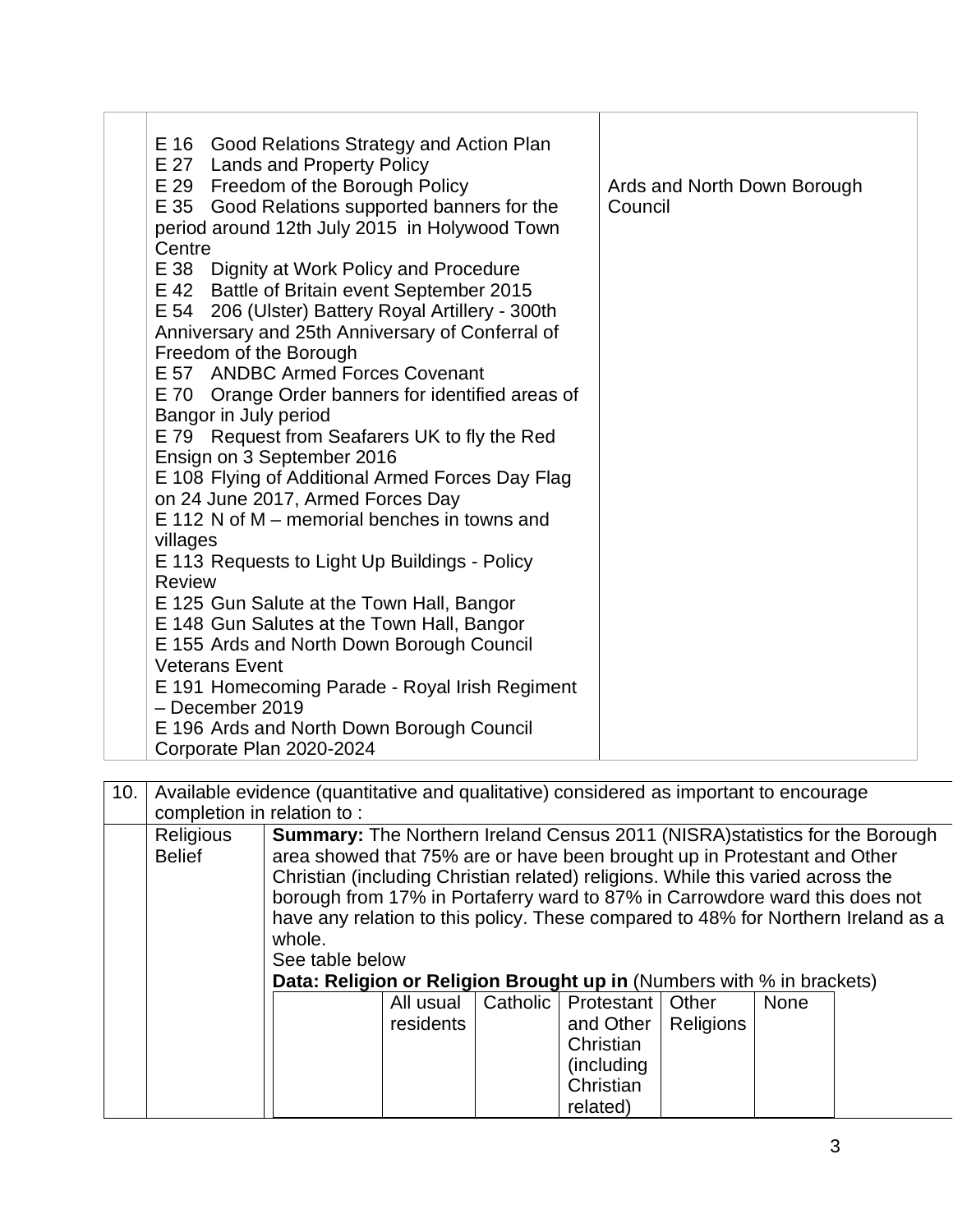|           | Northern<br>Ireland                                                                                                                                             | 1,810,863 |                      | 817,385        |                            | 875,717               |                          | 16,592     | 101,169  |          |       |                   |                |                |
|-----------|-----------------------------------------------------------------------------------------------------------------------------------------------------------------|-----------|----------------------|----------------|----------------------------|-----------------------|--------------------------|------------|----------|----------|-------|-------------------|----------------|----------------|
|           |                                                                                                                                                                 |           | $(100\%)$            | (45%)          |                            | (48%)                 |                          | (1%)       |          | (6%)     |       |                   |                |                |
|           | Ards<br>and                                                                                                                                                     |           |                      |                |                            |                       |                          |            |          |          |       |                   |                |                |
|           | <b>North</b>                                                                                                                                                    |           |                      |                |                            |                       |                          |            |          |          |       |                   |                |                |
|           | Down                                                                                                                                                            |           |                      |                |                            |                       |                          |            |          |          |       |                   |                |                |
|           | <b>Borough</b>                                                                                                                                                  |           | 156,672              | 20,550         |                            | 117,589               |                          | 1,729      |          | 16,804   |       |                   |                |                |
|           | Council<br>Source: Religion or religion brought up in. Census 2011, NISRA                                                                                       |           | $(100\%)$            | (13%)          |                            | (75%)                 |                          | (1%)       |          | $(11\%)$ |       |                   |                |                |
|           |                                                                                                                                                                 |           |                      |                |                            |                       |                          |            |          |          |       |                   |                |                |
|           | <b>Employee data January 2020</b>                                                                                                                               |           |                      |                |                            |                       |                          |            |          |          |       |                   |                |                |
|           | <b>Community</b>                                                                                                                                                |           |                      | <b>Total</b>   |                            |                       |                          | Percentage |          |          |       |                   |                |                |
|           | <b>Background</b>                                                                                                                                               |           |                      |                |                            |                       |                          |            |          |          |       |                   |                |                |
|           | Protestant                                                                                                                                                      |           |                      | 677            |                            |                       |                          | 78.08%     |          |          |       |                   |                |                |
|           | <b>Roman Catholic</b>                                                                                                                                           |           |                      | 123            |                            |                       |                          | 14.19%     |          |          |       |                   |                |                |
|           | Non Determined                                                                                                                                                  |           |                      | 66             |                            |                       |                          | 7.61%      |          |          |       |                   |                |                |
|           | Left blank                                                                                                                                                      |           |                      |                |                            |                       |                          | 0.12%      |          |          |       |                   |                |                |
| Political | <b>Summary:</b> Electoral Office data from recent Local Government elections detail                                                                             |           |                      |                |                            |                       |                          |            |          |          |       |                   |                |                |
| Opinion   | the political representation on Ards and North Down Council, The Stormont                                                                                       |           |                      |                |                            |                       |                          |            |          |          |       |                   |                |                |
|           | Executive for this electoral area and Westminster election. This data is an                                                                                     |           |                      |                |                            |                       |                          |            |          |          |       |                   |                |                |
|           | approximate measure of political opinion of the voting electorate within the<br>Borough. Turnout to vote in North Down and Strangford constituencies tend to be |           |                      |                |                            |                       |                          |            |          |          |       |                   |                |                |
|           | lower than the rest of NI suggesting less strong political opinions. Of those who                                                                               |           |                      |                |                            |                       |                          |            |          |          |       |                   |                |                |
|           | do turn out, the results show preferences for voting Unionist parties.                                                                                          |           |                      |                |                            |                       |                          |            |          |          |       |                   |                |                |
|           | See table below                                                                                                                                                 |           |                      |                |                            |                       |                          |            |          |          |       |                   |                |                |
|           | <b>Data: Council Election results</b>                                                                                                                           |           |                      |                |                            |                       |                          |            |          |          |       |                   |                |                |
|           | The most recent local council election $(2^{nd}$ May 2019) showed:                                                                                              |           |                      |                |                            |                       |                          |            |          |          |       |                   |                |                |
|           |                                                                                                                                                                 |           |                      |                |                            |                       | <b>Elected Candidate</b> |            |          |          |       |                   |                |                |
|           |                                                                                                                                                                 | Eligible  | Votes                |                |                            |                       |                          |            |          |          |       |                   |                |                |
|           |                                                                                                                                                                 | Elector   | Polled               |                |                            |                       |                          |            | ependent |          |       |                   |                |                |
|           |                                                                                                                                                                 | ate       | (%                   |                | in Féin                    |                       |                          |            |          |          |       |                   |                |                |
|           |                                                                                                                                                                 |           | Turnou               | ൨              |                            | $\mathtt{\mathtt{a}}$ | $\mathbf{a}$             | ance       |          | >        |       | $\mathbf{\Omega}$ | 른              |                |
|           |                                                                                                                                                                 |           | t)                   | $\overline{D}$ | $\bar{\tilde{\mathbf{S}}}$ | $\supseteq$           | င္တ                      | ₹          | Ĕ        | 근        | Green | 군                 | $\overline{A}$ | CC.            |
|           | Northern                                                                                                                                                        |           |                      |                |                            |                       |                          |            |          |          |       | 3                 | $\mathbf{1}$   | $\overline{1}$ |
|           | Ireland                                                                                                                                                         | 1,305,55  | 687,733              |                |                            | $\overline{7}$        |                          |            |          |          |       |                   |                |                |
|           |                                                                                                                                                                 | 3         | (52.7%)              | 122            | 105                        | 5                     | 59                       | 53         | 24       | 6        | 8     |                   |                |                |
|           | Ards and                                                                                                                                                        |           |                      |                |                            |                       |                          |            |          |          |       |                   |                |                |
|           | North                                                                                                                                                           |           |                      |                |                            |                       |                          |            |          |          |       |                   |                |                |
|           | Down                                                                                                                                                            |           |                      |                |                            |                       |                          |            |          |          |       |                   |                |                |
|           | Borough                                                                                                                                                         |           |                      |                |                            |                       |                          |            |          |          |       |                   |                |                |
|           | Council                                                                                                                                                         | 112,077   | 47,161<br>$(42.1\%)$ | 14             |                            | 8                     | 1                        | 10         | 3        |          | 3     |                   |                |                |
|           |                                                                                                                                                                 |           |                      |                |                            |                       |                          |            |          |          |       |                   |                |                |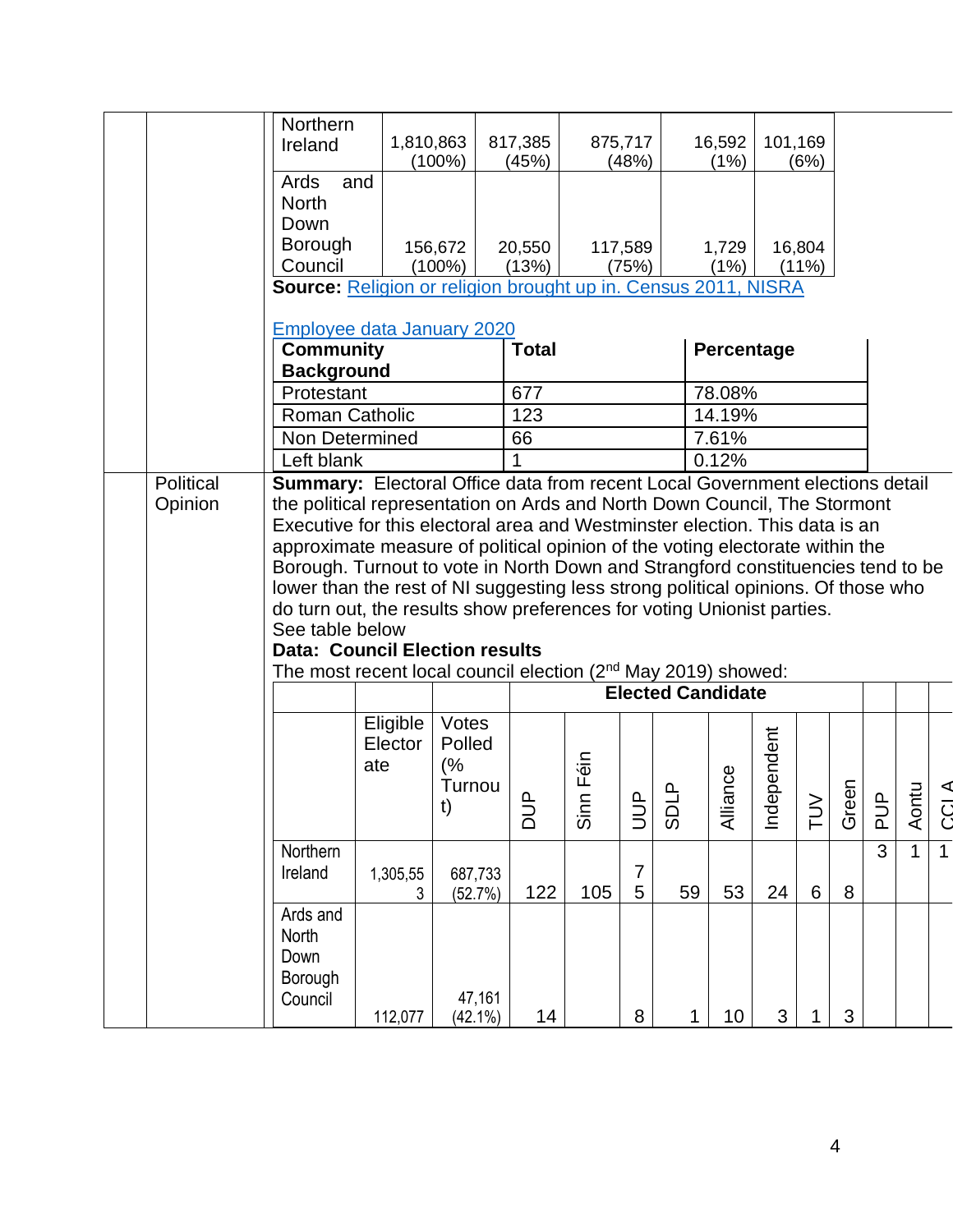|                 | Ards<br>Peninsul<br>a (DEA)                                                                                                                                                                                                                                                                                                                                                                                                                                                                                                                                                     | 16,656                 | 7,369<br>$(44.2\%)$<br>3              |                  | 1                | 1                               | 1                                 |                                |                               |                                  |                          |  |
|-----------------|---------------------------------------------------------------------------------------------------------------------------------------------------------------------------------------------------------------------------------------------------------------------------------------------------------------------------------------------------------------------------------------------------------------------------------------------------------------------------------------------------------------------------------------------------------------------------------|------------------------|---------------------------------------|------------------|------------------|---------------------------------|-----------------------------------|--------------------------------|-------------------------------|----------------------------------|--------------------------|--|
|                 | Bangor<br>Central<br>(DEA)                                                                                                                                                                                                                                                                                                                                                                                                                                                                                                                                                      | 17,194                 | 6,678<br>$(38.8\%)$<br>$\overline{2}$ |                  | 1                |                                 | 1                                 | 1                              |                               | 1                                |                          |  |
|                 | Bangor<br>East and<br>Donagha<br>dee<br>(DEA)                                                                                                                                                                                                                                                                                                                                                                                                                                                                                                                                   | 16,956                 | 6,915<br>$(40.8\%)$<br>$\overline{2}$ |                  | $\overline{2}$   |                                 | 1                                 | 1                              |                               |                                  |                          |  |
|                 | Bangor<br>West<br>(DEA)                                                                                                                                                                                                                                                                                                                                                                                                                                                                                                                                                         | 13,479                 | 5,448<br>$(40.4\%)$<br>1              |                  | 1                |                                 | $\overline{2}$                    |                                |                               | 1                                |                          |  |
|                 | Comber<br>(DEA)                                                                                                                                                                                                                                                                                                                                                                                                                                                                                                                                                                 | 13,681                 | 6,272<br>$\overline{2}$<br>$(45.8\%)$ |                  | 1                |                                 | 1                                 |                                | 1                             |                                  |                          |  |
|                 | Holywoo<br>d and<br>Clandebo<br>ye (DEA)                                                                                                                                                                                                                                                                                                                                                                                                                                                                                                                                        | 14,158                 | 6,229<br>$(44.0\%)$<br>1              |                  | 1                |                                 | $\overline{2}$                    |                                |                               | 1                                |                          |  |
|                 | Newtown<br>ards<br>(DEA)                                                                                                                                                                                                                                                                                                                                                                                                                                                                                                                                                        | 19,953                 | 8,250<br>$(41.4\%)$<br>3              |                  | 1                |                                 | $\overline{2}$                    | 1                              |                               |                                  |                          |  |
| Racial<br>Group | <b>Source: The Electoral Office, NI</b><br>Summary: NISRA, NINIS and Northern Ireland Strategic Migration Partnership<br>data provide up to date data. The 2011 census showed that 32,000 (1.8%) of the<br>usually resident population in Northern Ireland is from a minority ethnic<br>background. Within the borough, the 2011 Census showed that 1.5% (2,300)<br>were from a minority ethnic background. Across the borough this ranged from<br>5.2% in Loughview ward to 0.3% in Lisbane ward.<br>See table below<br><b>Data: Ethnic Group</b> (Numbers with % in brackets) |                        |                                       |                  |                  |                                 |                                   |                                |                               |                                  |                          |  |
|                 |                                                                                                                                                                                                                                                                                                                                                                                                                                                                                                                                                                                 | All usual<br>residents | White                                 | Chinese          | Indian           | <b>Banglades</b>                | Other                             | Black                          | Black<br>Cthor                | Mixed                            | Other                    |  |
|                 | Northern Ireland                                                                                                                                                                                                                                                                                                                                                                                                                                                                                                                                                                | 1,810,863<br>(100%)    | 1,778,<br>449<br>(98%)                | 6,303<br>$(0\%)$ | 6,198<br>$(0\%)$ | 54<br>0<br>(0)<br>$\frac{6}{9}$ | 6,0<br>89<br>(0)<br>$\frac{9}{6}$ | 2,3<br>45<br>(0)<br>$\dot{\%}$ | 12<br>71<br>(0)<br>$\dot{\%}$ | 6,0<br>14<br>(0<br>$\frac{0}{0}$ | 3,6<br>54<br>(0)<br>$\%$ |  |
|                 | Ards and North<br>Borough<br>Down                                                                                                                                                                                                                                                                                                                                                                                                                                                                                                                                               | 156,672                | 154,36<br>5                           | 406<br>$(0\%)$   | $(0\%)$          | 17<br>283<br>7                  | 41<br>5                           | 13<br>9                        | 13<br>$\overline{2}$          | 55<br>6                          | 19<br>9                  |  |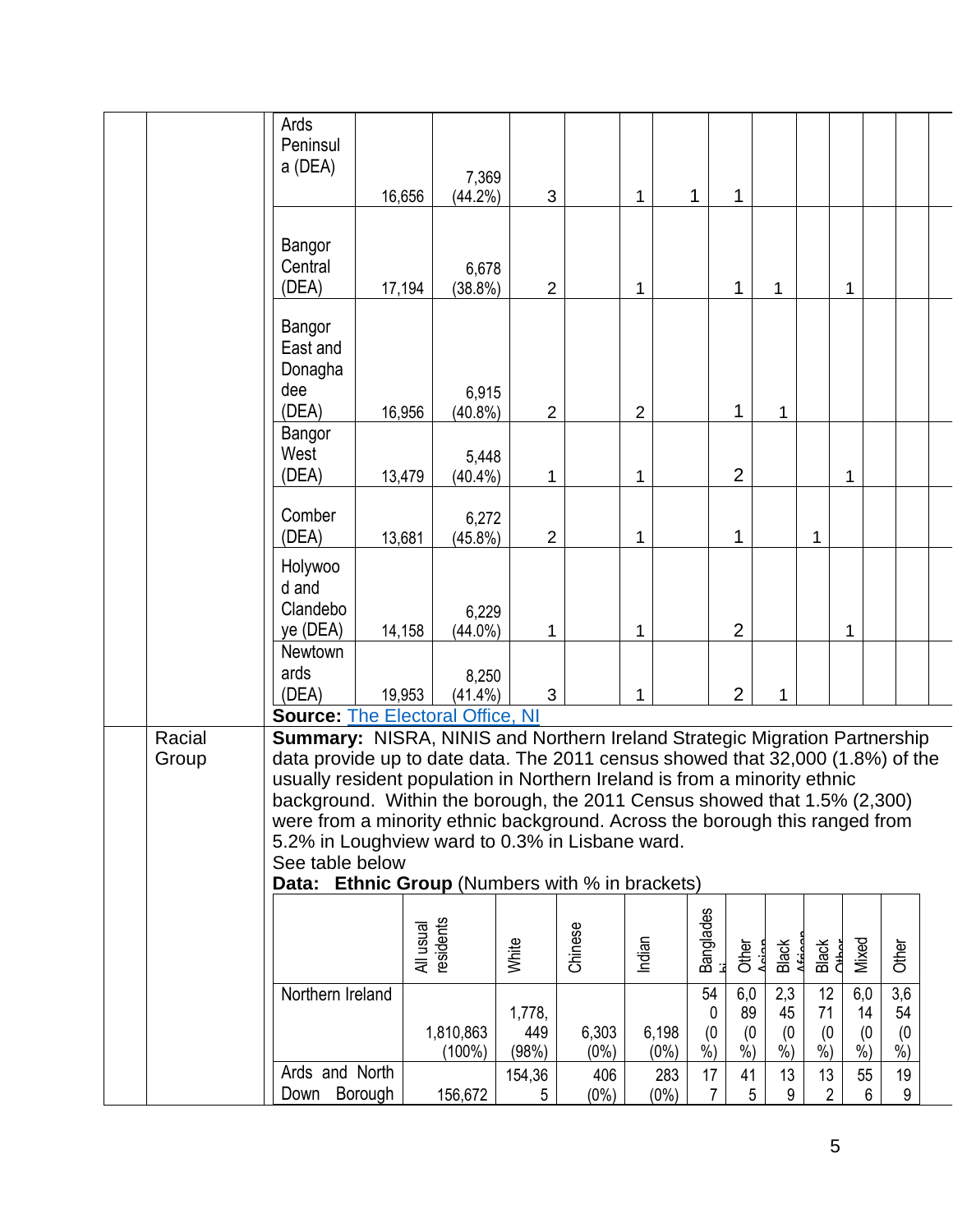|     | Council                                                                          | (100%)              | (99%)           |                |               | (0)<br>$\frac{9}{6}$          | (0)<br>$\frac{9}{6}$      | (0)<br>$\dot{\%}$         | (0)<br>$\dot{\%}$ | (0)<br>$\frac{9}{6}$      | (0)<br>$%$ )         |  |
|-----|----------------------------------------------------------------------------------|---------------------|-----------------|----------------|---------------|-------------------------------|---------------------------|---------------------------|-------------------|---------------------------|----------------------|--|
|     |                                                                                  |                     |                 |                |               | 5                             | 19                        | 6                         | $\overline{2}$    | $\overline{51}$           | 29                   |  |
|     |                                                                                  | 156,672             | 23,367          |                | 19            | (0)                           | (0)                       | (0)                       | (0)               | (0)                       | (0)                  |  |
|     | Ards Peninsula                                                                   | $(100\%)$           | (99%)           | 26 (0%)        | $(0\%)$       | $\frac{1}{2}$                 | $\frac{9}{6}$             | $\overline{\frac{9}{6}})$ | $\dot{\%}$        | $%$ )                     | $\frac{9}{6}$        |  |
|     |                                                                                  |                     |                 |                |               |                               |                           |                           |                   | 11                        |                      |  |
|     |                                                                                  |                     |                 |                |               | 17                            | 43                        | 26                        | 32                | 9                         | 38                   |  |
|     |                                                                                  | 23,524              | 24,469          | 105            | 43            | (0)                           | (0)                       | (0)                       | (0)               | (0)                       | (0)                  |  |
|     | <b>Bangor Central</b>                                                            | $(100\%)$           | (98%)           | $(0\%)$        | $(0\%)$       | $\frac{9}{6}$                 | $%$ )                     | $\frac{9}{6}$             | $\frac{6}{9}$     | $\frac{9}{6}$             | $\frac{0}{0}$        |  |
|     | <b>Bangor East</b>                                                               |                     |                 |                |               | 10                            | 91                        | 11                        | $\overline{c}$    | 82                        | 19                   |  |
|     | and                                                                              | 24,892              | 22,648          |                | 27            | (0)                           | $^{(0}_{%)}$              | $^{(0)}_{%}$              | $^{(0}_{\%)}$     | $^{(0}_{%)}$              | $^{(0}_{\%)}$        |  |
|     | Donaghadee                                                                       | $(100\%)$           | (99%)           | 56 (0%)        | $(0\%)$       | $\vec{\%})$<br>$\overline{2}$ |                           | $\overline{3}$            | $\overline{26}$   | 73                        | $\overline{15}$      |  |
|     |                                                                                  | 22,946              | 17,763          |                |               | (0)                           | 11                        | (0)                       | (0)               | (0)                       | (0)                  |  |
|     | <b>Bangor West</b>                                                               | $(100\%)$           | (98%)           | 19 (0%)        | 135           | %                             | 6                         | $%$ )                     | %                 | $%$ )                     | $%$ )                |  |
|     |                                                                                  |                     |                 |                |               | 9                             | 35                        | 4                         | 8                 | 55                        | $\overline{17}$      |  |
|     |                                                                                  | 18,152              | 18,216          |                |               | (0)                           | (0)                       | (0)                       | (0)               | (0)                       | (0)                  |  |
|     | Comber                                                                           | $(100\%)$           | (99%)           | $30(0\%)$      | $8(0\%)$      | $\overline{\frac{9}{6}})$     | $\overline{\frac{9}{6}})$ | $\dot{\%})$               | $\dot{\%}$        | $\overline{\frac{9}{6}})$ | $\dot{\%}$           |  |
|     |                                                                                  |                     |                 |                |               |                               |                           |                           |                   | 10                        |                      |  |
|     |                                                                                  |                     |                 |                |               | 23                            | 81                        | 81                        | 56                | 1                         | 61                   |  |
|     | Holywood and                                                                     | 18,382              | 20,061          |                | 31            | (0)                           | (0)                       | (0)                       | $^{(0}_{\%)}$     | (0)                       | (0)                  |  |
|     | Clandeboye                                                                       | $(100\%)$           | (98%)           | 65 (0%)        | $(0\%)$       | $\frac{1}{2}$                 | $\frac{9}{6}$             | $\dot{\%})$               |                   | $\dot{\%}$                | $\dot{90}$           |  |
|     |                                                                                  |                     |                 |                |               | 11                            |                           |                           |                   |                           |                      |  |
|     |                                                                                  |                     |                 |                |               |                               | 30                        | 8                         | 6                 | 75                        | 20                   |  |
|     | Newtownards                                                                      | 20,560<br>$(100\%)$ | 27,841<br>(99%) | 105<br>$(0\%)$ | 20<br>$(0\%)$ | (0)<br>$\frac{9}{6}$          | (0)<br>$%$ )              | (0)<br>$\frac{9}{6}$      | (0)<br>$%$ )      | (0)<br>$%$ )              | (0)<br>$\frac{9}{6}$ |  |
|     | <b>Source: Ethnic Group, Census 2011, NISRA</b>                                  |                     |                 |                |               |                               |                           |                           |                   |                           |                      |  |
|     | Employee data January 2020                                                       |                     |                 |                |               |                               |                           |                           |                   |                           |                      |  |
|     | <b>Ethnic Origin</b>                                                             |                     | <b>Total</b>    |                |               |                               | Percentage                |                           |                   |                           |                      |  |
|     | White                                                                            |                     | 682             |                |               | 78.66%                        |                           |                           |                   |                           |                      |  |
|     |                                                                                  |                     | $\overline{2}$  |                |               |                               |                           |                           |                   |                           |                      |  |
|     | <b>Black</b>                                                                     |                     |                 |                |               | 0.23%                         |                           |                           |                   |                           |                      |  |
|     | Chinese                                                                          |                     | 1               |                |               | 0.12%                         |                           |                           |                   |                           |                      |  |
|     | Other                                                                            |                     | $\overline{4}$  |                |               | 0.46%                         |                           |                           |                   |                           |                      |  |
|     | Did not want to answer                                                           |                     | $\overline{2}$  |                |               | 0.23%                         |                           |                           |                   |                           |                      |  |
|     | Left Blank                                                                       |                     | 176             |                |               | 20.3%                         |                           |                           |                   |                           |                      |  |
| Age | NISRA have published population projections for the Borough which show that      |                     |                 |                |               |                               |                           |                           |                   |                           |                      |  |
|     | the proportion of those aged 85 and over are expected to more than double within |                     |                 |                |               |                               |                           |                           |                   |                           |                      |  |
|     | the next 25 years.                                                               |                     |                 |                |               |                               |                           |                           |                   |                           |                      |  |
|     | ANDBC has the highest % population of older people in Northern Ireland.          |                     |                 |                |               |                               |                           |                           |                   |                           |                      |  |
|     | See table below                                                                  |                     |                 |                |               |                               |                           |                           |                   |                           |                      |  |
|     | Data: Age Groups (Numbers with % in brackets)                                    |                     |                 |                |               |                               |                           |                           |                   |                           |                      |  |
|     |                                                                                  |                     |                 |                |               |                               |                           |                           |                   |                           |                      |  |
|     |                                                                                  |                     | $0 - 15$        | 16-39          |               | 40-64                         |                           |                           | $65+$             |                           | Total                |  |
|     | Northern Ireland                                                                 |                     |                 |                |               | 291,824<br>591,481            |                           |                           |                   |                           |                      |  |
|     |                                                                                  | 385,200             | 583,116         |                |               |                               |                           |                           |                   | 1,851,621                 |                      |  |
|     |                                                                                  |                     | (21%)           | (31%)          |               | (32%)                         |                           | (16%)                     |                   |                           | $(100\%)$            |  |
|     | Ards<br>and                                                                      | North               | 29,801          | 43,239         |               | 54,094                        |                           | 31,663                    |                   |                           | 158,797              |  |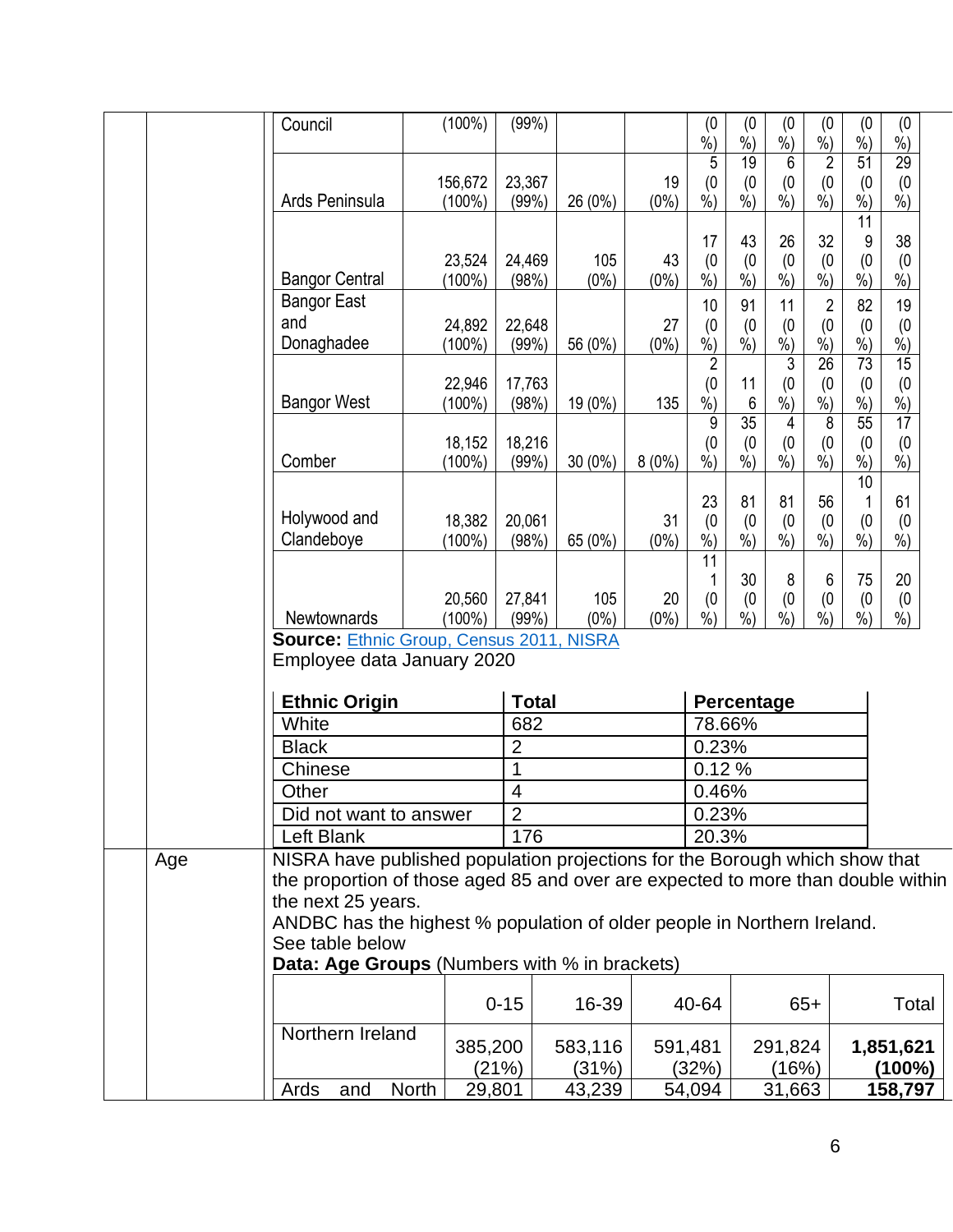| Council                                               |                                                                                                                                                                                                                                                                                                                        |                                                                                  |                                  |                                               | (34%)                                                                   | (20%)                                                                                        | $(100\%)$                                                             |
|-------------------------------------------------------|------------------------------------------------------------------------------------------------------------------------------------------------------------------------------------------------------------------------------------------------------------------------------------------------------------------------|----------------------------------------------------------------------------------|----------------------------------|-----------------------------------------------|-------------------------------------------------------------------------|----------------------------------------------------------------------------------------------|-----------------------------------------------------------------------|
| Employee data 2020                                    | <b>Sources: Demography and Methodology Branch, NISRA</b><br><b>World Health Organization</b>                                                                                                                                                                                                                           |                                                                                  |                                  |                                               |                                                                         |                                                                                              |                                                                       |
| <b>Age in Years</b>                                   |                                                                                                                                                                                                                                                                                                                        | <b>Total</b>                                                                     |                                  |                                               |                                                                         | Percentage                                                                                   |                                                                       |
| Under 18                                              |                                                                                                                                                                                                                                                                                                                        | $\mathbf 0$                                                                      |                                  |                                               | $\mathbf 0$                                                             |                                                                                              |                                                                       |
| $19 - 30$                                             |                                                                                                                                                                                                                                                                                                                        | 59                                                                               |                                  |                                               | 6.81%                                                                   |                                                                                              |                                                                       |
| $31 - 49$                                             |                                                                                                                                                                                                                                                                                                                        | 440                                                                              |                                  |                                               | 50.75                                                                   |                                                                                              |                                                                       |
| $50 - 65$                                             |                                                                                                                                                                                                                                                                                                                        | 345                                                                              |                                  |                                               | 39.79%                                                                  |                                                                                              |                                                                       |
| 66+                                                   |                                                                                                                                                                                                                                                                                                                        | 23                                                                               |                                  |                                               | 2.65%                                                                   |                                                                                              |                                                                       |
| <b>Status</b><br>Lisbane ward.<br>See table below     | 16 years of age) in Northern Ireland were either married or in a registered same-<br>sex civil partnership. Within the borough, 54% of adults fell into this category.<br>This varies across the borough from 36% in Central (Ards) ward to 64% in<br>Data: Marital Status (All aged 16+) (Numbers with % in brackets) |                                                                                  |                                  |                                               |                                                                         |                                                                                              |                                                                       |
|                                                       | All usual residents                                                                                                                                                                                                                                                                                                    | registered a same-<br>sex civil partnership<br>married or never<br>Single (never | Married                          | In a registered same<br>sex civil partnership | legally married or still<br>legally in a same-sex<br>civil partnership) | partnership which is<br>now legally dissolved<br>Divorced or formerly<br>in a same-sex civil | Widowed or surviving<br>partner from a same-<br>sex civil partnership |
| Northern<br>Ireland                                   | 1,431,540<br>$(100\%)$                                                                                                                                                                                                                                                                                                 | 517,393<br>(36%)                                                                 | 68<br>0,8<br>31<br>(48)<br>$%$ ) | 1,2<br>43<br>(0)<br>$%$ )                     | 56,91<br>(4%)                                                           | 78,074<br>(5%)                                                                               | 97,088<br>(7%)                                                        |
| Ards<br>and<br><b>North</b><br>Down<br><b>Borough</b> | 126,945                                                                                                                                                                                                                                                                                                                | 36,730                                                                           | 67,<br>86<br>6<br>(53)           | 12<br>3<br>(0)                                | 4,328                                                                   | 8,548                                                                                        | 9,350                                                                 |
| Council                                               | $(100\%)$                                                                                                                                                                                                                                                                                                              | (29%)                                                                            | %)                               | $%$ )                                         | (3%)                                                                    | (7%)                                                                                         | (7%)                                                                  |
| <b>Marital Status</b>                                 | <b>Source: Northern Ireland 2011</b><br>Employee data January 2020                                                                                                                                                                                                                                                     | <b>Census, Marital Status</b><br><b>Total</b>                                    |                                  |                                               |                                                                         | Percentage                                                                                   |                                                                       |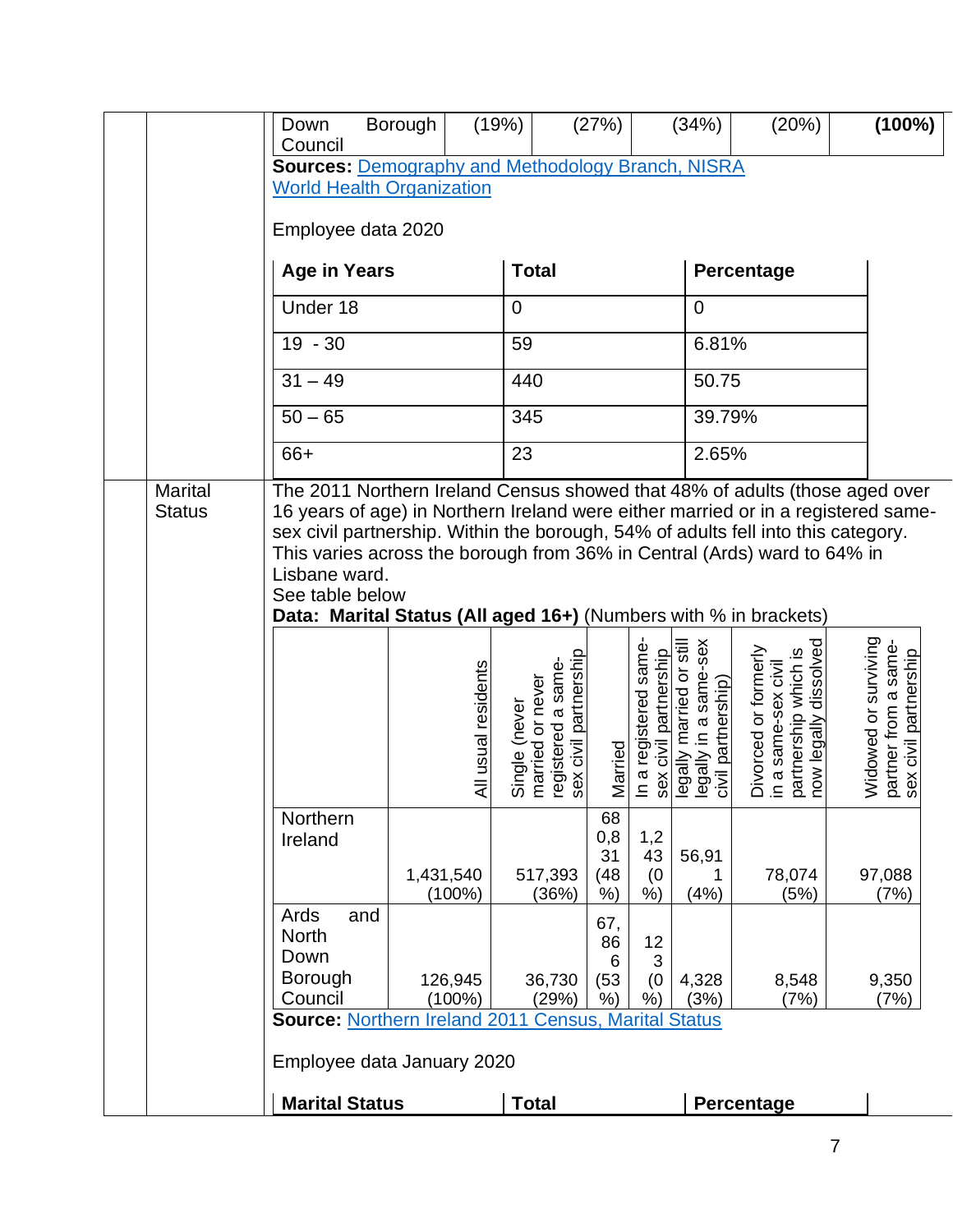|                             | Single                                                                                                                                                                                                                                                                                                                                                                                                                                                                                                                                                                                                                                                                                                            | 180          | 20.76%            |               |                        |
|-----------------------------|-------------------------------------------------------------------------------------------------------------------------------------------------------------------------------------------------------------------------------------------------------------------------------------------------------------------------------------------------------------------------------------------------------------------------------------------------------------------------------------------------------------------------------------------------------------------------------------------------------------------------------------------------------------------------------------------------------------------|--------------|-------------------|---------------|------------------------|
|                             | Married                                                                                                                                                                                                                                                                                                                                                                                                                                                                                                                                                                                                                                                                                                           | 405          | 46.71%            |               |                        |
|                             | <b>Divorced</b>                                                                                                                                                                                                                                                                                                                                                                                                                                                                                                                                                                                                                                                                                                   | 35           | 4.04%             |               |                        |
|                             | Co Habiting                                                                                                                                                                                                                                                                                                                                                                                                                                                                                                                                                                                                                                                                                                       | 14           | 1.61%             |               |                        |
|                             | Separated                                                                                                                                                                                                                                                                                                                                                                                                                                                                                                                                                                                                                                                                                                         | 25           | 2.88%             |               |                        |
|                             | Civil Partnership                                                                                                                                                                                                                                                                                                                                                                                                                                                                                                                                                                                                                                                                                                 | 1            | 0.12%             |               |                        |
|                             | Left Blank                                                                                                                                                                                                                                                                                                                                                                                                                                                                                                                                                                                                                                                                                                        | 207          | 23.88%            |               |                        |
| Sexual<br>orientation       | Summary: It should be noted that no reliable data is available on sexual<br>orientation-NISRA are currently examining methodology on how to measure this.<br>However, the 2011 census indicates that less than 1% of the Northern Ireland<br>adult population (those aged 16 years and over) were in a registered same-sex<br>civil partnership. This was similar to the borough as a whole. The Continuous<br>Household Survey in Northern Ireland estimated this figure between 0.9% and<br>1.9% in 2015-2016. The Office for National Statistics estimates a similar range for<br>the United Kingdom (1.7%).<br><b>Source: Northern Ireland 2011 Census, Marital Status</b><br><b>ONS 2015 Sexual Identity</b> |              |                   |               |                        |
| Men &<br>Women<br>generally | According to census (NISRA) almost half of the population of Northern Ireland<br>were male (49%) and this was similar throughout Ards and North Down Borough<br>Council (48%). See table below<br>Data:                                                                                                                                                                                                                                                                                                                                                                                                                                                                                                           |              |                   |               |                        |
|                             |                                                                                                                                                                                                                                                                                                                                                                                                                                                                                                                                                                                                                                                                                                                   | <b>Males</b> | Females           |               | All                    |
|                             | Northern Ireland                                                                                                                                                                                                                                                                                                                                                                                                                                                                                                                                                                                                                                                                                                  | 887,323 (49% | 923,540 (51%)     |               | 1,810,863<br>$(100\%)$ |
|                             | Ards and North Down                                                                                                                                                                                                                                                                                                                                                                                                                                                                                                                                                                                                                                                                                               |              |                   |               |                        |
|                             | Borough Council                                                                                                                                                                                                                                                                                                                                                                                                                                                                                                                                                                                                                                                                                                   | 75,920 (48%) | 80,752 (52%)      | 156,672(100%) |                        |
|                             | Source: Age Structure, Census 2011, NISRA                                                                                                                                                                                                                                                                                                                                                                                                                                                                                                                                                                                                                                                                         |              |                   |               |                        |
|                             | Review of statistical classification and delineation of settlements, NISRA                                                                                                                                                                                                                                                                                                                                                                                                                                                                                                                                                                                                                                        |              |                   |               |                        |
|                             | Employee data January 2020                                                                                                                                                                                                                                                                                                                                                                                                                                                                                                                                                                                                                                                                                        |              |                   |               |                        |
|                             | Gender                                                                                                                                                                                                                                                                                                                                                                                                                                                                                                                                                                                                                                                                                                            | <b>Total</b> | <b>Percentage</b> |               |                        |
|                             | Male                                                                                                                                                                                                                                                                                                                                                                                                                                                                                                                                                                                                                                                                                                              | 511          | 58.94%            |               |                        |
|                             | Female                                                                                                                                                                                                                                                                                                                                                                                                                                                                                                                                                                                                                                                                                                            | 356          | 41.06%            |               |                        |
| <b>Disability</b>           | The 2011 Census (NISRA) showed that 20% of the population in Ards and North<br>Down area had a health issue or disability (including those related to old age)<br>which has lasted or expected to last at least 12 months. (This was similar to the<br>Northern Ireland figure of 21%.)<br><b>Disability Living Allowances, 2015</b>                                                                                                                                                                                                                                                                                                                                                                              |              |                   |               |                        |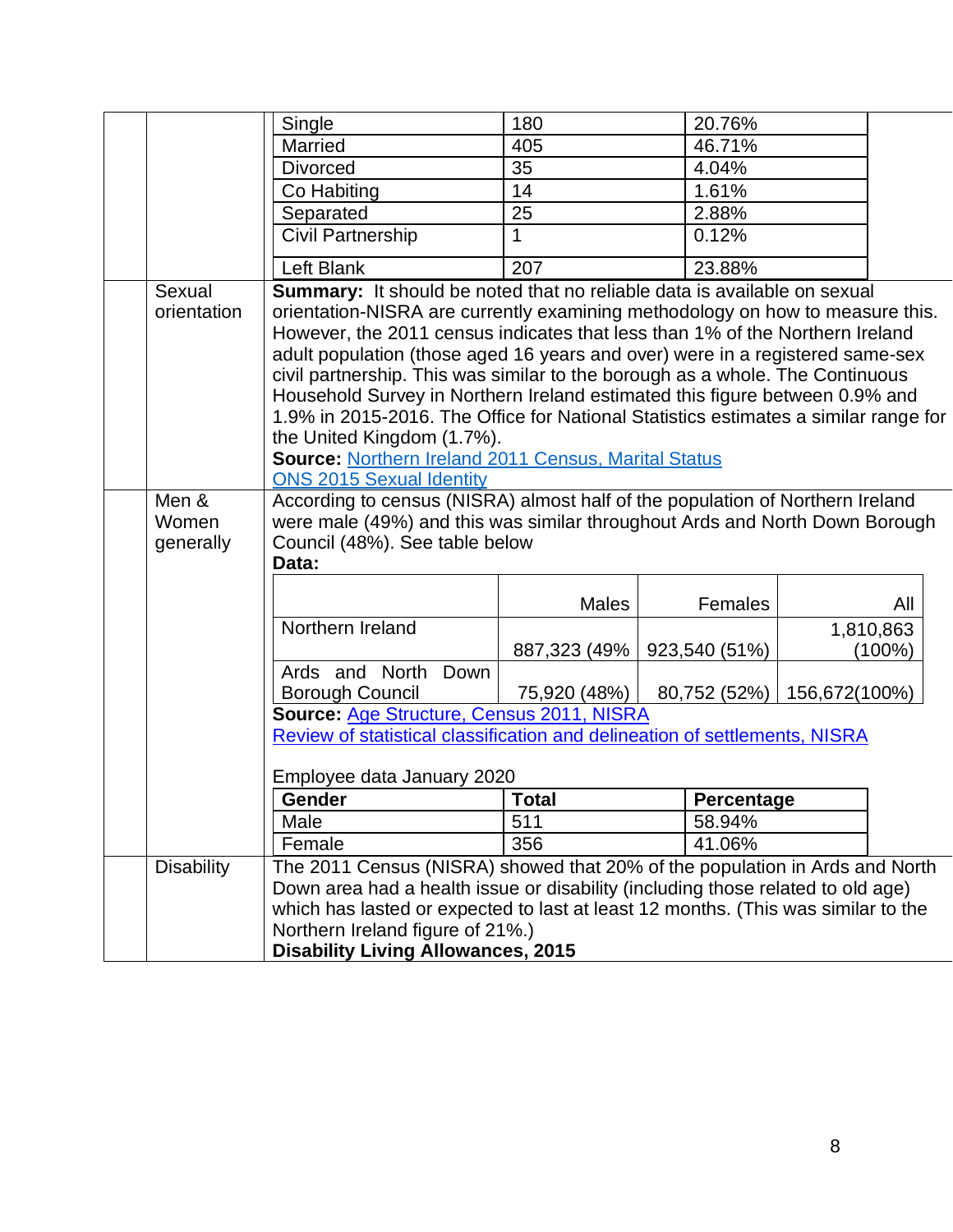|            |                                                                                        |              | 2015 (Disability |         | 2015 (Multiple              |     |
|------------|----------------------------------------------------------------------------------------|--------------|------------------|---------|-----------------------------|-----|
|            |                                                                                        |              |                  | Living  | <b>Disability Benefits)</b> |     |
|            |                                                                                        |              | Allowance        |         | *MDB is                     |     |
|            |                                                                                        |              | Recipients)      |         | aggregated data             |     |
|            |                                                                                        |              |                  |         | from Attendance             |     |
|            |                                                                                        |              |                  |         | Allowance,                  |     |
|            |                                                                                        |              |                  |         | <b>Disability Living</b>    |     |
|            |                                                                                        |              |                  |         | Allowance,                  |     |
|            |                                                                                        |              |                  |         | <b>Incapacity Benefit</b>   |     |
|            |                                                                                        |              |                  |         | and Severe                  |     |
|            |                                                                                        |              |                  |         | <b>Disablement</b>          |     |
|            |                                                                                        |              |                  |         | Allowance data,             |     |
|            |                                                                                        |              |                  |         | and data for                |     |
|            |                                                                                        |              |                  |         | <b>Employment and</b>       |     |
|            |                                                                                        |              |                  |         | Support allowance           |     |
|            | Northern Ireland                                                                       |              |                  | 209,280 | 251,490                     |     |
|            | Ards and North Down Borough                                                            |              |                  |         |                             |     |
|            | Council                                                                                |              |                  | 13,840  | 18,080                      |     |
|            | Ards Peninsula                                                                         |              |                  | 2,920   |                             | n/a |
|            | <b>Bangor Central</b>                                                                  |              |                  | 2,250   |                             | n/a |
|            | <b>Bangor East and Donaghadee</b>                                                      |              |                  | 1,740   |                             | n/a |
|            | <b>Bangor West</b>                                                                     |              |                  | 1,650   |                             | n/a |
|            | Comber                                                                                 |              |                  | 1,270   |                             | n/a |
|            | <b>Holywood and Clandeboye</b>                                                         |              |                  | 1,180   |                             | n/a |
|            | <b>Newtownards</b>                                                                     |              |                  | 2,840   |                             | n/a |
|            | Northern Ireland Census 2011 Long-term health problem or disability by long-           |              |                  |         |                             |     |
|            | term problem or disability                                                             |              |                  |         |                             |     |
|            | Employee data January 2020                                                             |              |                  |         |                             |     |
|            |                                                                                        |              |                  |         |                             |     |
|            | <b>Disabled</b>                                                                        | <b>Total</b> |                  |         | Percentage                  |     |
|            | Yes                                                                                    | 35           |                  | 4.04%   |                             |     |
|            | <b>No</b>                                                                              | 832          |                  | 95.96%  |                             |     |
| Dependents | <b>Summary:</b>                                                                        |              |                  |         |                             |     |
|            | In considering this dimension the following have been included: persons with           |              |                  |         |                             |     |
|            | responsibility for the care of a child, children, a person with a disability and or an |              |                  |         |                             |     |
|            | older person. According to the Continuous Household Survey, 2013-2016, 37% of          |              |                  |         |                             |     |
|            | Ards and North Down claimed to have a dependent (This did not differentiate on         |              |                  |         |                             |     |
|            | the type of dependent).                                                                |              |                  |         |                             |     |
|            | According to the 2011 Census, 7,474 households in Ards and North Down had a            |              |                  |         |                             |     |
|            | dependent child under the age of 4 (This might give an indication on the numbers       |              |                  |         |                             |     |
|            | who would have buggies or prams).                                                      |              |                  |         |                             |     |
|            | <b>Sources: Continuous Household Survey</b>                                            |              |                  |         |                             |     |
|            | Employee data 2020                                                                     |              |                  |         |                             |     |
|            | <b>Family Status</b>                                                                   | <b>Total</b> |                  |         | Percentage                  |     |
|            | Child or Children                                                                      | 270          |                  | 31.14%  |                             |     |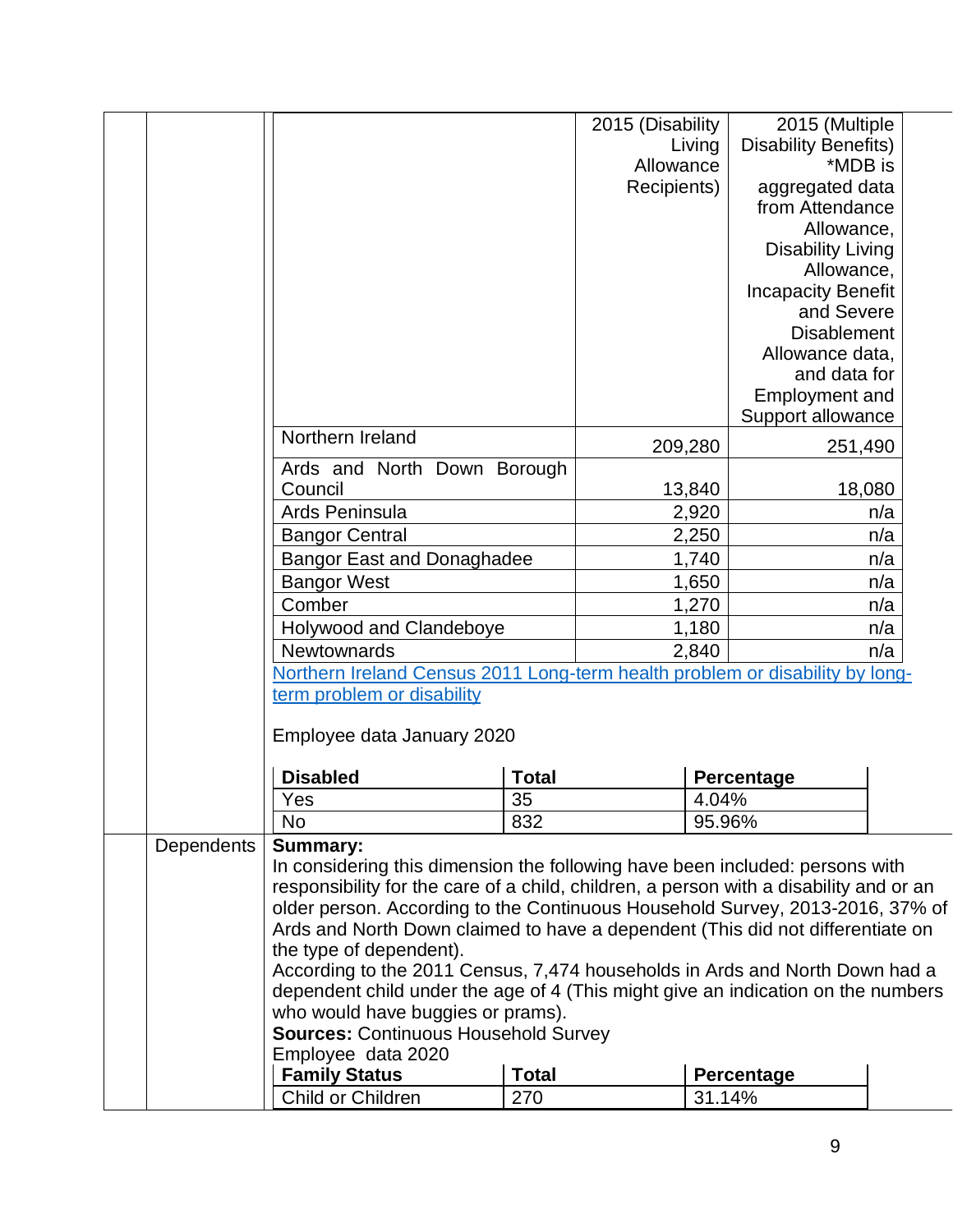| <b>Dependant Elderly</b><br>Person               | 19  | 2.19%  |
|--------------------------------------------------|-----|--------|
| <b>Physical/ Mental/III</b><br>Health/Disability | 5   | 0.58%  |
| Other                                            |     | 0.58%  |
| <b>None</b>                                      | 203 | 23.41% |
| Left Blank                                       | 365 | 42.1%  |

| 11. |                                 | Based on data previously provided what are the needs, experiences and priorities for each<br>of the following categories, in relation to this policy/decision?                                                                                                                                                                                                         |
|-----|---------------------------------|------------------------------------------------------------------------------------------------------------------------------------------------------------------------------------------------------------------------------------------------------------------------------------------------------------------------------------------------------------------------|
|     | <b>Religious Belief</b>         | Some people do not support the flying of the Union flag due to<br>their religious belief. This may be that they prefer not to support<br>it flying 365 days per year and some support it to fly on the<br>designated days only. Some individuals, based on their religious<br>belief do support the flying of the Union flag both 365 days or on<br>designated days.   |
|     | <b>Political Opinion</b>        | Some people do not support the flying of the Union flag due to<br>their political opinion. This may be that they prefer not to support<br>it flying 365 days per year and some support it to fly on the<br>designated days only. Some individuals, based on their political<br>opinion do support the flying of the Union flag both 365 days or<br>on designated days. |
|     | <b>Racial Group</b>             | Some people do not support the flying of the Union flag due to<br>their racial group. Some individuals, based on their racial group<br>do support the flying of the Union flag both 365 days or on<br>designated days.                                                                                                                                                 |
|     | Age                             | Individuals have personal preference towards the flying of the                                                                                                                                                                                                                                                                                                         |
|     | <b>Marital Status</b>           | Union flag but this does not appear to be consistent with their                                                                                                                                                                                                                                                                                                        |
|     | Sexual orientation              | age, marital status, gender or sexual orientation.                                                                                                                                                                                                                                                                                                                     |
|     | Men & Women                     |                                                                                                                                                                                                                                                                                                                                                                        |
|     | generally                       |                                                                                                                                                                                                                                                                                                                                                                        |
|     | <b>Disability</b><br>Dependents | Individual's personal preference towards the flying of the Union<br>flag does not tend to reflect if they have a disability or<br>dependents.                                                                                                                                                                                                                          |

# **Does this Policy require an Equality Impact Assessment?**

| 1. | What is the likely impact on equality of opportunity for each of the Section 75 categories? |                                                                                                                                   |                  |
|----|---------------------------------------------------------------------------------------------|-----------------------------------------------------------------------------------------------------------------------------------|------------------|
|    |                                                                                             | Detail of Impact                                                                                                                  | Level of Impact  |
|    |                                                                                             |                                                                                                                                   | Minor/Major/None |
|    | <b>Religious Belief</b>                                                                     | This policy will adversely affect                                                                                                 | Minor            |
|    | <b>Political Opinion</b>                                                                    | some individuals. However, the                                                                                                    |                  |
|    | <b>Racial Group</b>                                                                         | buildings and flag poles are                                                                                                      |                  |
|    | Age                                                                                         | owned and managed by the<br>council which is a place of local<br>political democracy within the<br>local council area. There is a |                  |
|    | <b>Marital Status</b>                                                                       |                                                                                                                                   |                  |
|    | Sexual orientation                                                                          |                                                                                                                                   |                  |
|    | Men & Women generally                                                                       |                                                                                                                                   |                  |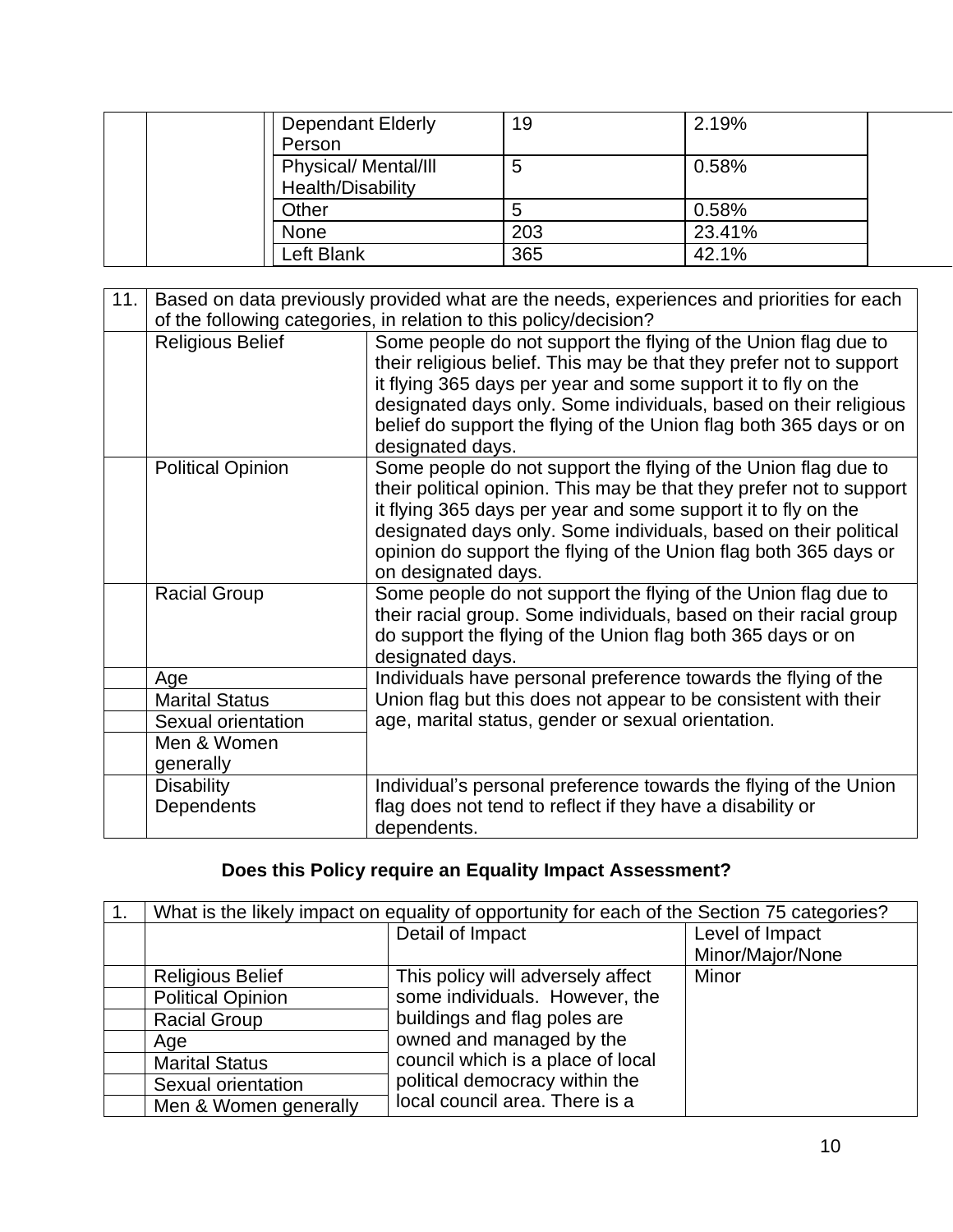| <b>Disability</b> | recognition that the majority of                                                                                                                                                                                                                                                                                                      |  |
|-------------------|---------------------------------------------------------------------------------------------------------------------------------------------------------------------------------------------------------------------------------------------------------------------------------------------------------------------------------------|--|
| Dependents        | councillors and residents are from<br>the community background that<br>supports the symbolism of the<br>Union flag. At identified places of<br>work the Union flag will only be<br>flown on designated days to<br>recognise the promotion of good<br>and harmonious working<br>relationships and at war<br>memorials to recognise the |  |
|                   | significance of the period.                                                                                                                                                                                                                                                                                                           |  |

| 2. | Section 75 equality categories? | Are there opportunities to better promote equality of opportunity for people within the                                                                                   |  |
|----|---------------------------------|---------------------------------------------------------------------------------------------------------------------------------------------------------------------------|--|
|    |                                 | If "Yes", provide details $\parallel$ If "No", provide details                                                                                                            |  |
|    | <b>Religious Belief</b>         | Yes, through a broad range of consultations with the                                                                                                                      |  |
|    | <b>Political Opinion</b>        | Royal British Legion and individuals and community                                                                                                                        |  |
|    | <b>Racial Group</b>             | groups that have responsibility for war memorials in<br>some villages and towns within the borough in relation to<br>the arrangements at each war memorial at significant |  |
|    | Age                             |                                                                                                                                                                           |  |
|    | <b>Marital Status</b>           |                                                                                                                                                                           |  |
|    | Sexual orientation              | anniversaries.                                                                                                                                                            |  |
|    | Men & Women generally           | Through meaningful engagement with communities and                                                                                                                        |  |
|    | <b>Disability</b>               | political representatives across the council area.                                                                                                                        |  |
|    | Dependents                      | Through open and meaningful engagement with<br>employees of council.                                                                                                      |  |
|    |                                 | These discussions and consultations will give the                                                                                                                         |  |
|    |                                 | opportunity to explain the purpose of the policy and to                                                                                                                   |  |
|    |                                 | ensure any concerns or misunderstandings are                                                                                                                              |  |
|    |                                 | addressed. The discussions will include issues of identity,                                                                                                               |  |
|    |                                 | role and function of the council and will ensure they                                                                                                                     |  |
|    |                                 | address the need to respect individual's views and be                                                                                                                     |  |
|    |                                 | mindful of the local population, location, and profile of the                                                                                                             |  |
|    |                                 | council and Borough area.                                                                                                                                                 |  |

| 3. | To what extent is the Policy likely to impact on Good Relations between people of different<br>religious belief, political opinion or racial group? |                                                                                                                                                                                                                                                                                       |                                     |
|----|-----------------------------------------------------------------------------------------------------------------------------------------------------|---------------------------------------------------------------------------------------------------------------------------------------------------------------------------------------------------------------------------------------------------------------------------------------|-------------------------------------|
|    |                                                                                                                                                     | Details of Impact                                                                                                                                                                                                                                                                     | Level of Impact<br>Minor/Major/None |
|    | <b>Religious Belief</b>                                                                                                                             | This policy will have a minor impact as it is to maintain                                                                                                                                                                                                                             |                                     |
|    | <b>Political Opinion</b>                                                                                                                            | the status quo of the two legacy councils and embed the                                                                                                                                                                                                                               |                                     |
|    | <b>Racial Group</b>                                                                                                                                 | practice followed from 2015. However, it must engage<br>with employees, individuals and communities to ensure<br>any profile changes that are identified since the two<br>EQIA's were agreed are addressed in an appropriate<br>manner. Possible changes include employee profile and |                                     |
|    |                                                                                                                                                     | local and regional changes in relation to identity and                                                                                                                                                                                                                                |                                     |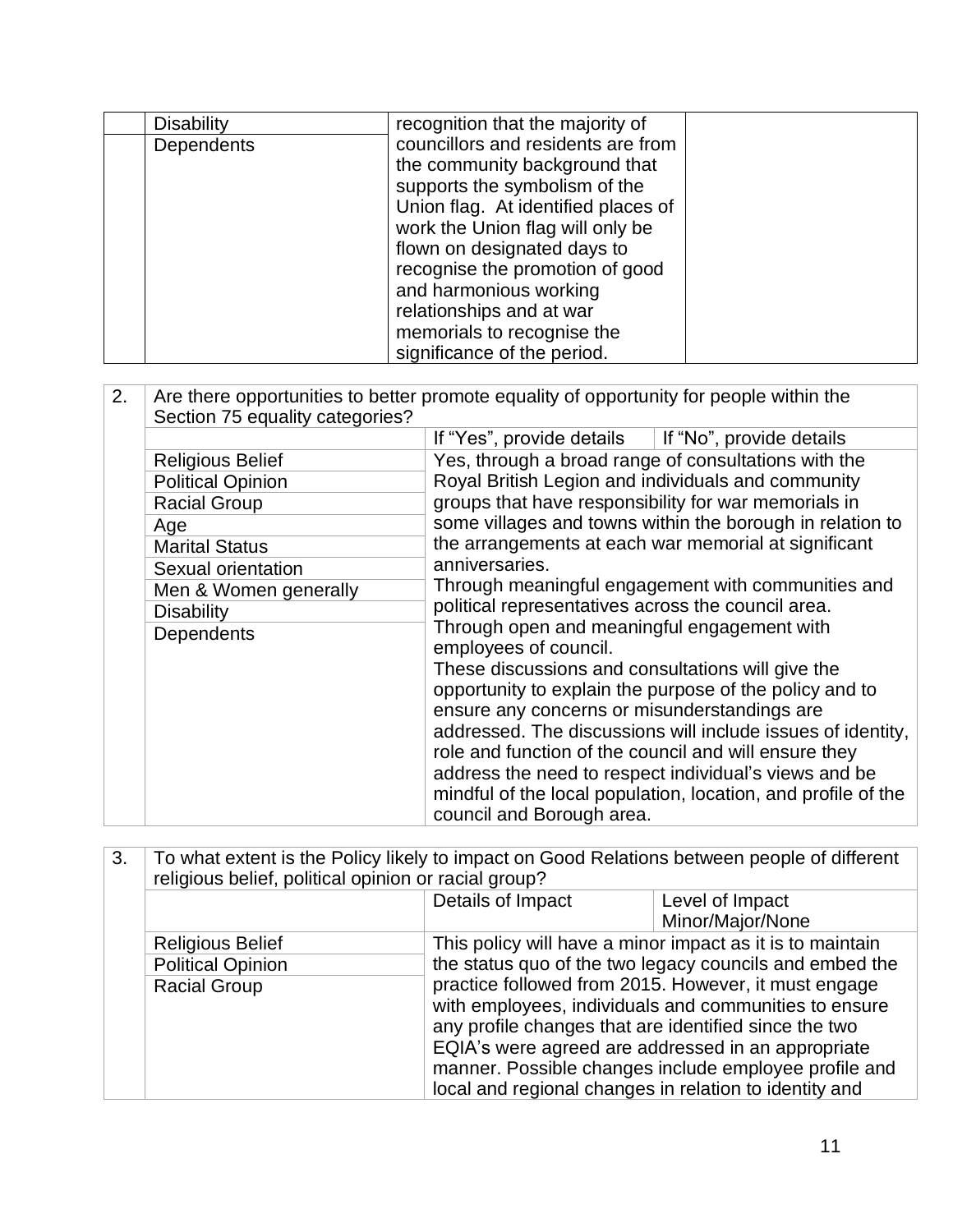|    |                                                      | culture.                                                                             |
|----|------------------------------------------------------|--------------------------------------------------------------------------------------|
|    |                                                      |                                                                                      |
| 4. |                                                      | Are there opportunities to better promote Good Relations between people of different |
|    | religious belief, political opinion or racial group? |                                                                                      |
|    |                                                      | If "Yes" provide details $\vert$ If "No" provide details                             |
|    | <b>Religious Belief</b>                              | Yes, by continually engaging with employees and                                      |
|    | <b>Political Opinion</b>                             | residents to clarify why the status quo has been retained                            |
|    | <b>Racial Group</b>                                  | and inviting comments and ensuring any concerns are                                  |
|    |                                                      | addressed in an appropriate manner.                                                  |

#### Additional Considerations

| <b>Multiple Identity Considerations</b>                                                                                                                                                                                                                                                                                 | Details of Impact or potential impact<br>(Positive/Negative)                                                                                                                                |
|-------------------------------------------------------------------------------------------------------------------------------------------------------------------------------------------------------------------------------------------------------------------------------------------------------------------------|---------------------------------------------------------------------------------------------------------------------------------------------------------------------------------------------|
| Are there any potential impacts of the<br>policy decision on people with multiple<br>identities?<br>(e.g. disabled minority ethnic persons).<br>Where appropriate provide details of data<br>on the impact of the policy on people with<br>multiple identities.<br>Specify relevant Section 75 categories<br>concerned. | This policy will impact on all residents of the<br>Borough, Elected Members, all employees of<br>the council and visitors to the Borough<br>irrespective of their unique multiple identity. |

### **Disability Discrimination Order (NI) 2006**

| Does this proposed policy<br>provide an opportunity to:                                                                                             | Yes / No | Explain your reasoning:                                                                                                                                                                                                                                                                                                                                                                                                              |
|-----------------------------------------------------------------------------------------------------------------------------------------------------|----------|--------------------------------------------------------------------------------------------------------------------------------------------------------------------------------------------------------------------------------------------------------------------------------------------------------------------------------------------------------------------------------------------------------------------------------------|
| better promote positive<br>attitudes towards disabled<br>people<br>increase participation by<br>$\blacksquare$<br>disabled people in public<br>life | Yes      | The policy considers the legislation but<br>does not impact on those with a disability.<br>The policy to fly the Union flag at the war<br>memorials within the Borough<br>acknowledges that some veterans and<br>serving members of the Armed Forces are<br>disabled, but so also are those who have<br>not served. Access to the flag poles will<br>be made accessible for those requiring<br>reasonable adjustments when required. |

#### Monitoring Arrangements

Section 75 places a requirement on the Council to have equality monitoring arrangements in place to assess the impact of policies and services, help identify barriers to fair participation and to better promote equality of opportunity.

| Outline what data you could      | Comments and complaints received from employees.                   |
|----------------------------------|--------------------------------------------------------------------|
| collect in the future to monitor | <sup>1</sup> Comments and complaints received from visitors to the |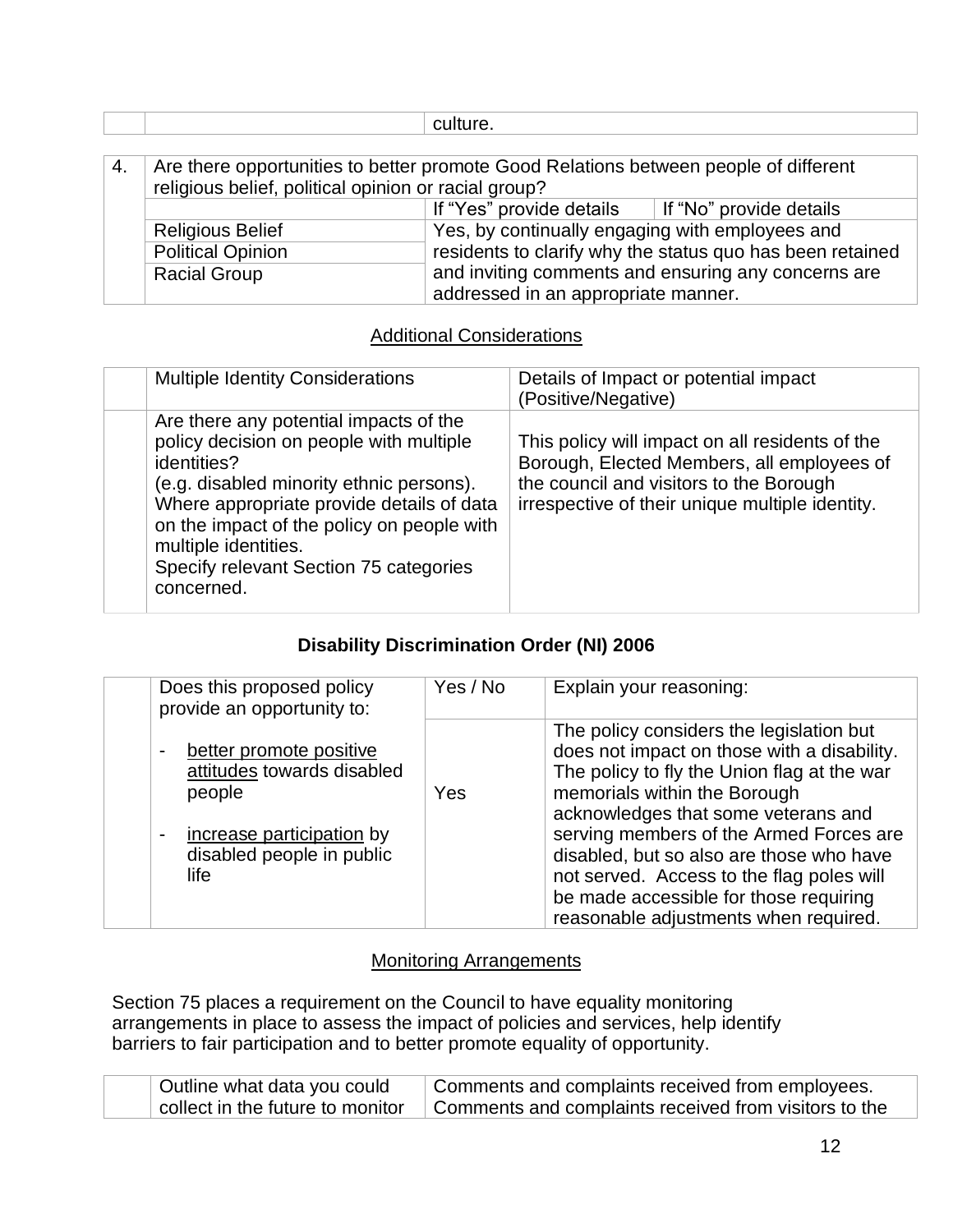| the impact of this policy /     | Borough.                                                   |
|---------------------------------|------------------------------------------------------------|
| decision on equality, good      | Comments and complaints received from internal and         |
| relations and disability duties | external screening panel members.                          |
|                                 | Comments and complaints received from residents,           |
|                                 | visitors to the Borough and Royal British Legion.          |
|                                 | Individuals or bodies who request to fly an organisational |
|                                 | flag on a significant date.                                |
|                                 | Comments and complaints received from Elected              |
|                                 | Members and political representatives.                     |

I can confirm that the proposed policy / decision have been screened for:-

| Equality of opportunity and good relations |
|--------------------------------------------|
| Disabilities duties                        |

On the basis of the answers to the screening questions, I recommend that this policy / decision is:-

|   | Screened Out - No EQIA necessary (no impacts)                                                                                                                                                                                                                                |
|---|------------------------------------------------------------------------------------------------------------------------------------------------------------------------------------------------------------------------------------------------------------------------------|
| X | Screened Out – Mitigating Actions (minor impacts)<br>This policy is the adoption of two EQIA's of legacy Councils and will require<br>to be reviewed annually to be cognizant of the comments and complaints<br>received about this practice and any proposed changes to it. |
|   | Screened In – Necessary to conduct a full EQIA                                                                                                                                                                                                                               |
|   | Please detail actions to be taken:                                                                                                                                                                                                                                           |

Screening assessment completed by:-

Name: Shirley Poxon Title: Compliance Officer (Equality and Safeguarding) Date: 31 January 2020 Signature:

Director/Head of Service decision approved by:

Name: Wendy Swanson Title: Director of Organisational Development and Administration Date: 31 January 2020 Signature: